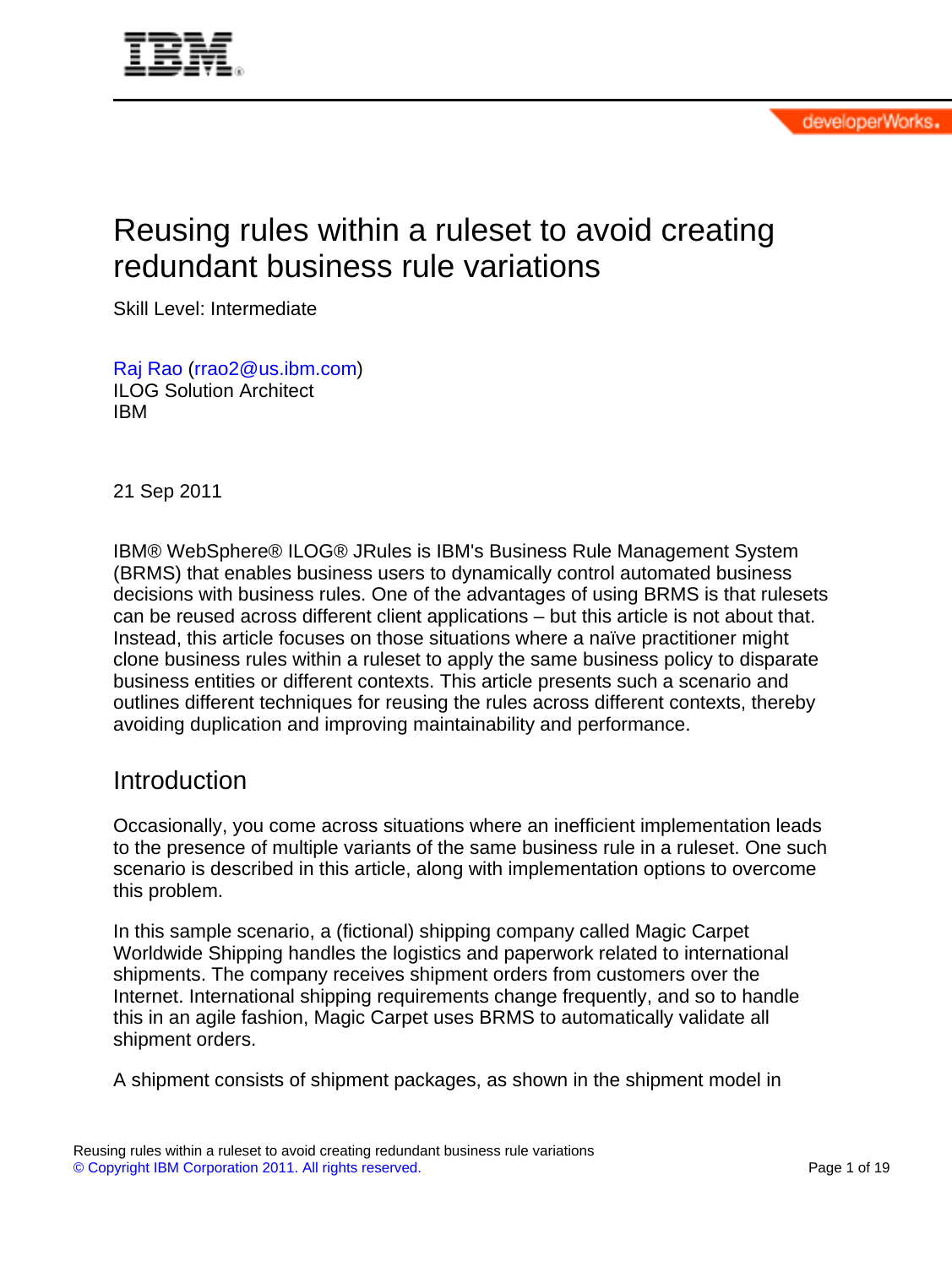Figure 1. A shipment object identifies the import and export country. Each shipment package has information about its weight and dimensions. Both shipment and shipment packages contain an excise code, which is a code used to categorize the item from an excise duty perspective.

#### **Figure 1. Shipment model**



The business policies that Magic Carpet wants to implement are:

- Shipment tracking number must be 14 characters.
- Import and export country must be valid.
- If export country is US, import country cannot be Cuba or Iran.
- Weight of package must not exceed 50 lbs or 22.5 kgs.

In addition, Magic Carpet has a number of policies that apply to excise code (on shipment as well as package). Some of these are general policies that check the format and syntax, while other rules are county specific:

- Rules that check the format of excise code:
	- Length must be 9 or 12 or 13.
	- If length of excise code is 9, the fifth character must be B or Y.
	- If length of excise code is 12 or 13, the seventh character must be L or P.
	- Excise code must not end with 9999.
- Country specific rules for validating excise codes:
	- If shipping to Puerto Rico or Mexico, excise code must start with MC.
	- If shipping to Euro zone countries, excise code must have 13 characters.
	- However, if shipping to or from India, Pakistan or Sri Lanka, excise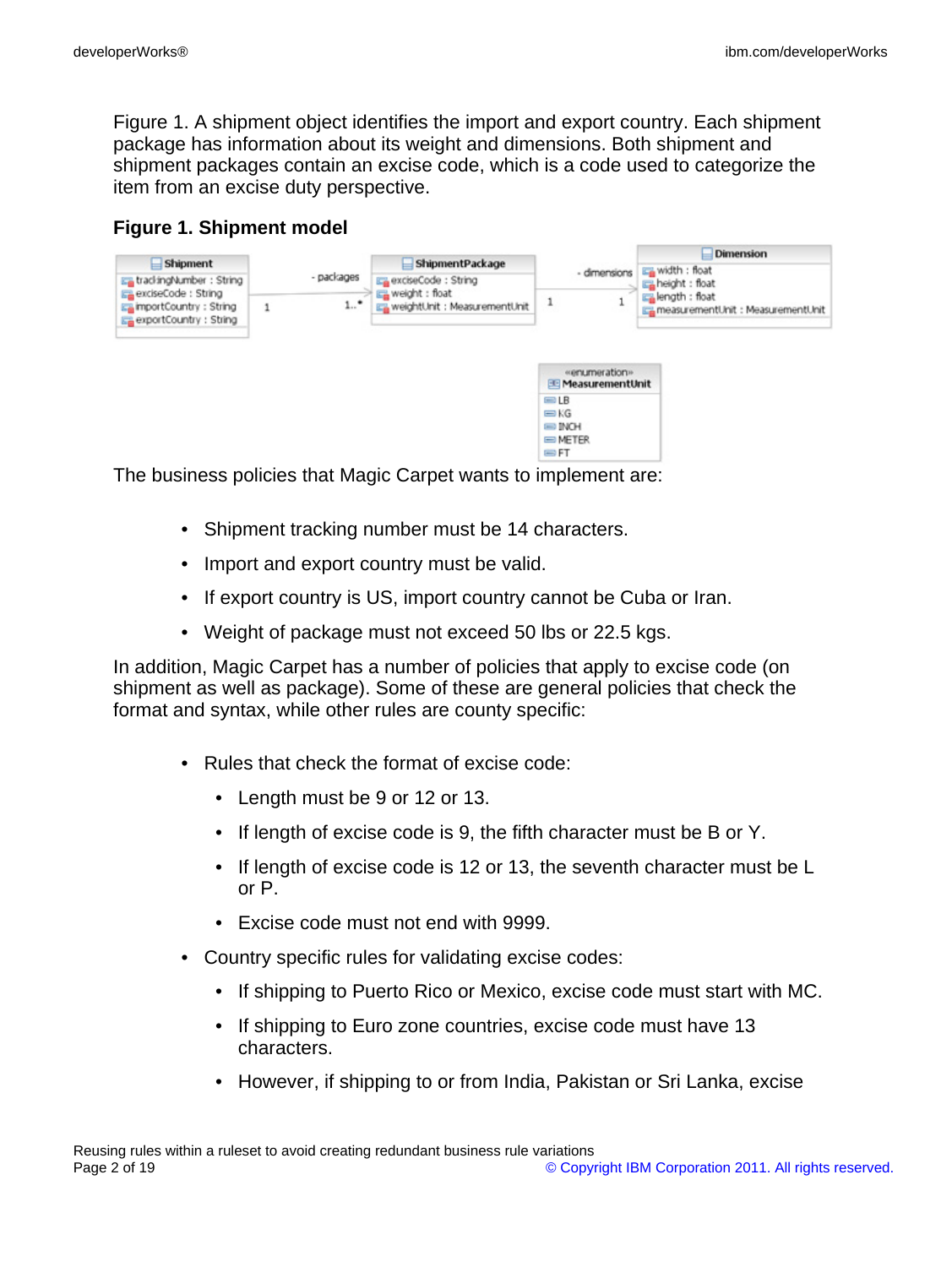code must be 12 chars and the eigth character must be I. This takes higher precedence.

The number and scope of the rules are limited in this scenario to illustrate the main points, but it should be very easy to imagine a typical rule implementation having hundreds of such rules.

#### **Prerequisites and download material**

This article is written for the intermediate JRules developer, focuses on a specific area of implementation, and assumes a basic understanding of WebSphere ILOG JRules from a developer's perspective. See [Resources](#page-18-1) for links to help you acquire the prerequisite knowledge for proceeding with this article. The product versions used in this article are:

- WebSphere ILOG Rule Studio V7.1.x
- WebSphere ILOG Rule Execution Server V7.1.x

In this article, only the relevant details of the JRules workspace are discussed. However, if you have Rule Studio 7.1.x installed, you can [download the entire](#page-17-0) [workspace](#page-17-0), containing the different implementation options, and browse through all the details as a supplement to this article. Separate projects are used to illustrate each of the implementation options discussed in the next section. The projects associated with each implementation are listed in Table 1.

| <b>Inplementation option</b> | <b>XOM</b>        | <b>Rule project</b> |
|------------------------------|-------------------|---------------------|
| Option A: Clone rules        | ShipmentJavaXOM   | ShipmentRules_A     |
| Option B: Common interface   | ShipmentJavaXOM_B | ShipmentRules_B     |
|                              | ShipmentJavaXOM   | ShipmentRules_B2    |
| Option C: Internal model     | ShipmentJavaXOM_C | ShipmentRules_C     |
| Option D: Separate project   | ShipmentJavaXOM   | ShipmentRules_D     |
|                              | none              | ExciseRules D       |

| able |  |
|------|--|
|------|--|

### Implementation options

As you can see from the Magic Carpet business rules above, there are some rules that apply at the shipment level while others apply at the package level. Four different options for implementing these requirements are presented here. Common to all the implementation options is the base Java™-based execution object model (XOM) containing the business entities shown in Figure 1. The rule project simply takes the shipment as the input parameter and returns an array of error messages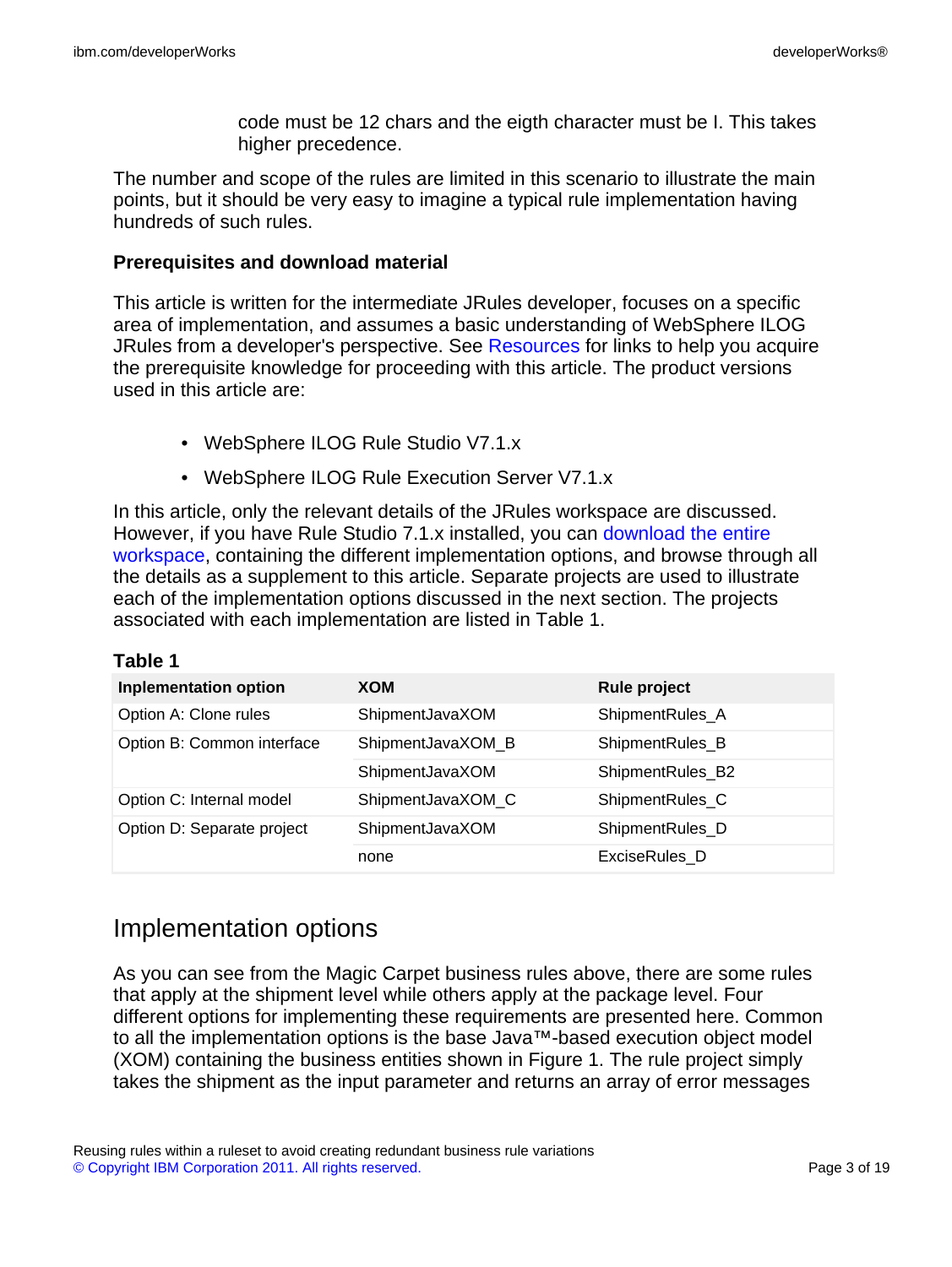as the output parameter, shown in Figure 2.

**Figure 2. Ruleset parameters**

| type filter text                                     | <b>Ruleset Parameters</b>  |                    |           |               |               |  |
|------------------------------------------------------|----------------------------|--------------------|-----------|---------------|---------------|--|
| Resource<br>Builders<br><b>Business Object Model</b> | Define ruleset parameters. |                    |           |               |               |  |
|                                                      | Name                       | Type               | Direction | Default Value | Verbalization |  |
| Categories                                           | shipment                   | com.magiccarp      | ĪΝ        |               | shipment      |  |
| Dynamic Execution Object Modi                        | validationErrors           | java.lang.String[] | OUT       | new String[0] | errors        |  |
| Java Execution Object Model                          |                            |                    |           |               |               |  |
| Project References                                   |                            |                    |           |               |               |  |
| Rule Project Folders                                 |                            |                    |           |               |               |  |
| <b>Ruleset Extractors</b>                            |                            |                    |           |               |               |  |
| <b>Ruleset Parameters</b>                            |                            |                    |           |               |               |  |
| Ruleset Properties                                   |                            |                    |           |               |               |  |
| Run/Debug Settings                                   |                            |                    |           |               |               |  |

Unless specified otherwise, all the implementations use a simple ruleflow with one ruletask, as shown in Figure 3.

#### **Figure 3. Validation ruleflow**



**Option A: Clone rules**

The naïve approach is to clone the rules individually for shipments and shipment packages. For example, consider the business policy:

If length of excise code is 9, the fifth char must be B or Y.

This policy applies to excise codes in shipments and well as shipment packages. The shipment business rule that implements this policy is shown in Listing 1.

#### **Listing 1**

if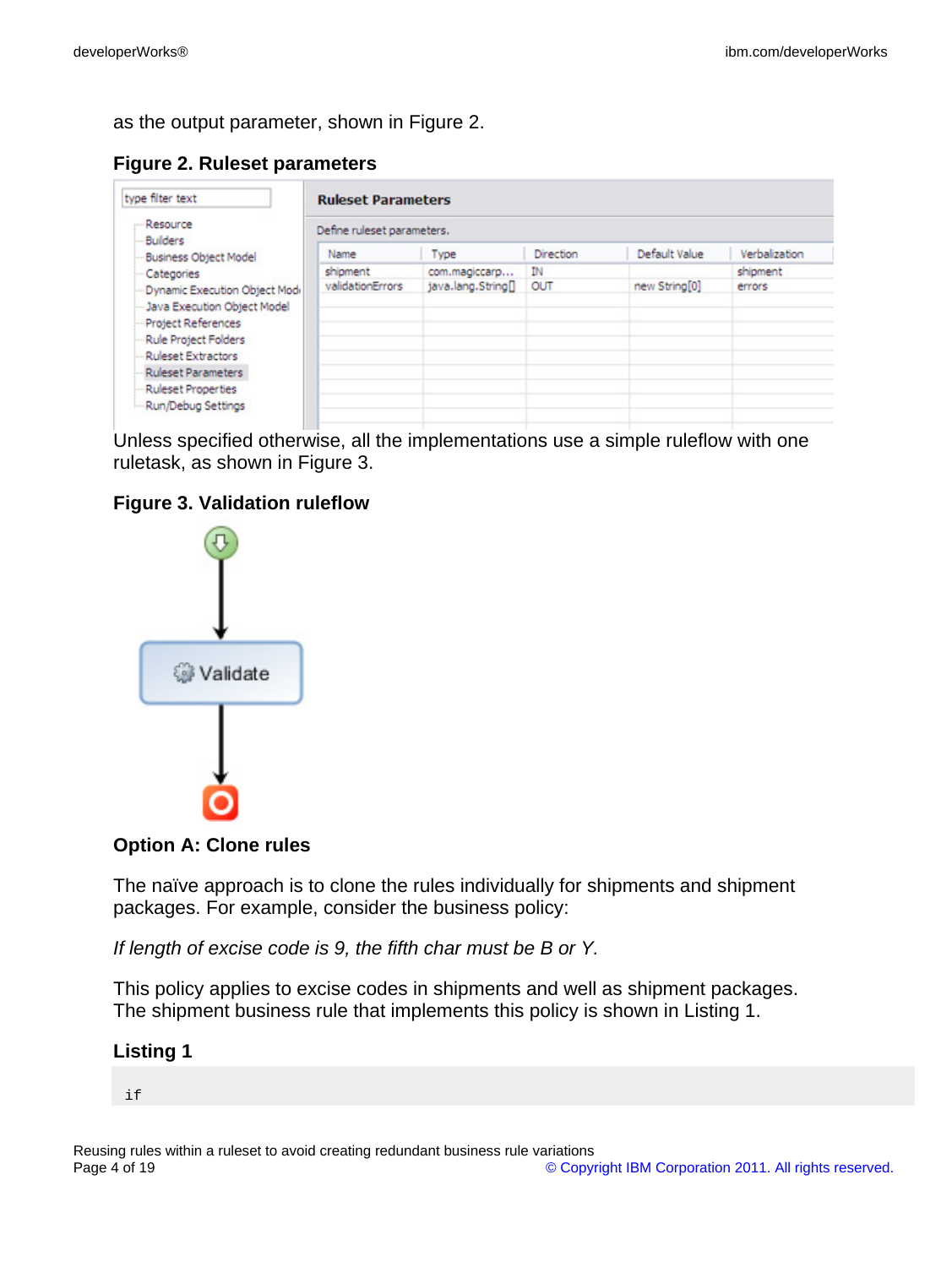```
the excise code of shipment is not empty and
        the length of the excise code of shipment is 9
        and the char at 5 in the excise code of shipment is not one of \{ "B", "Y"\}then
        add error: "Excise code " + the excise code of shipment +
                ": Fifth char must be B or Y";
```
The same business policy is implemented for shipment packages with the rule variant in Listing 2.

#### **Listing 2**

```
definitions
       set package to a shipment package in the packages of shipment ;
if
       the excise code of package is not empty and
        the length of the excise code of package is 9
        and the char at 5 in the excise code of package is not one of \{ "B", "Y"\}then
        add error: "Excise code " + the excise code of package +
                ": Fifth char must be B or Y";
```
Even though the basic logic is the same, multiple variants of the business rule are required to implement the logic for different contexts. As shown in Figure 4, all the excise code business policies are implemented separately for shipments and shipment packages.

#### **Figure 4. Rule project structure**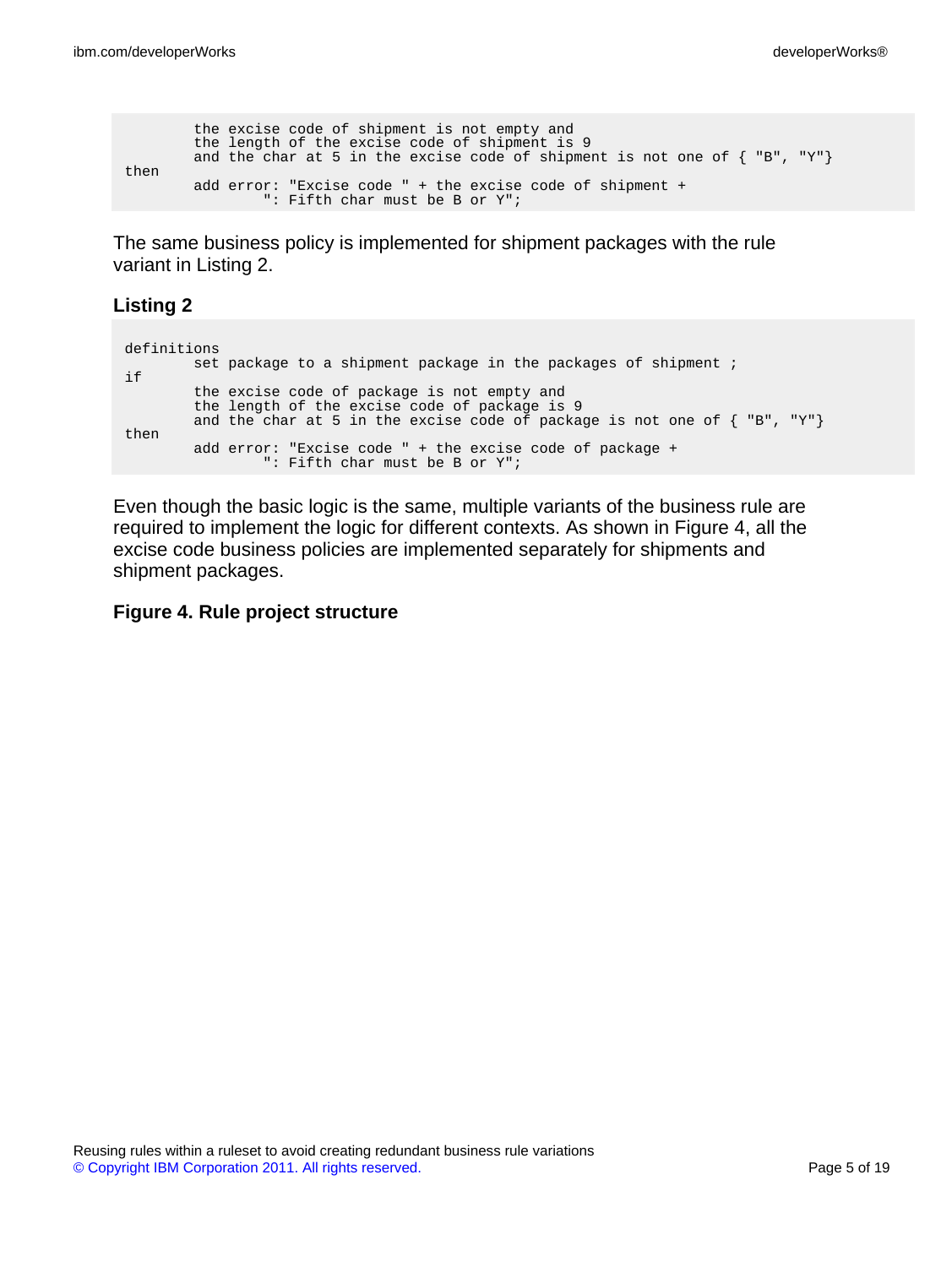

This approach causes maintenance issues, since any change to the business logic implies code changes in multiple rules. Additionally, this can lead to rule-bloat, which has negative implications for authoring and execution performance.

#### **Option B: Apply common interface in domain model**

The second option for implementing this relies on modifying the XOM to provide a common underpinning to the different contexts for which the rules apply. In this scenario, this option takes the form of creating an interface called ExciseItem with a getExciseCode() method defined. Shipment and ShipmentPackage implement this interface, as shown in Figure 5.

#### **Figure 5. Modified shipment model with ExciseItem interface**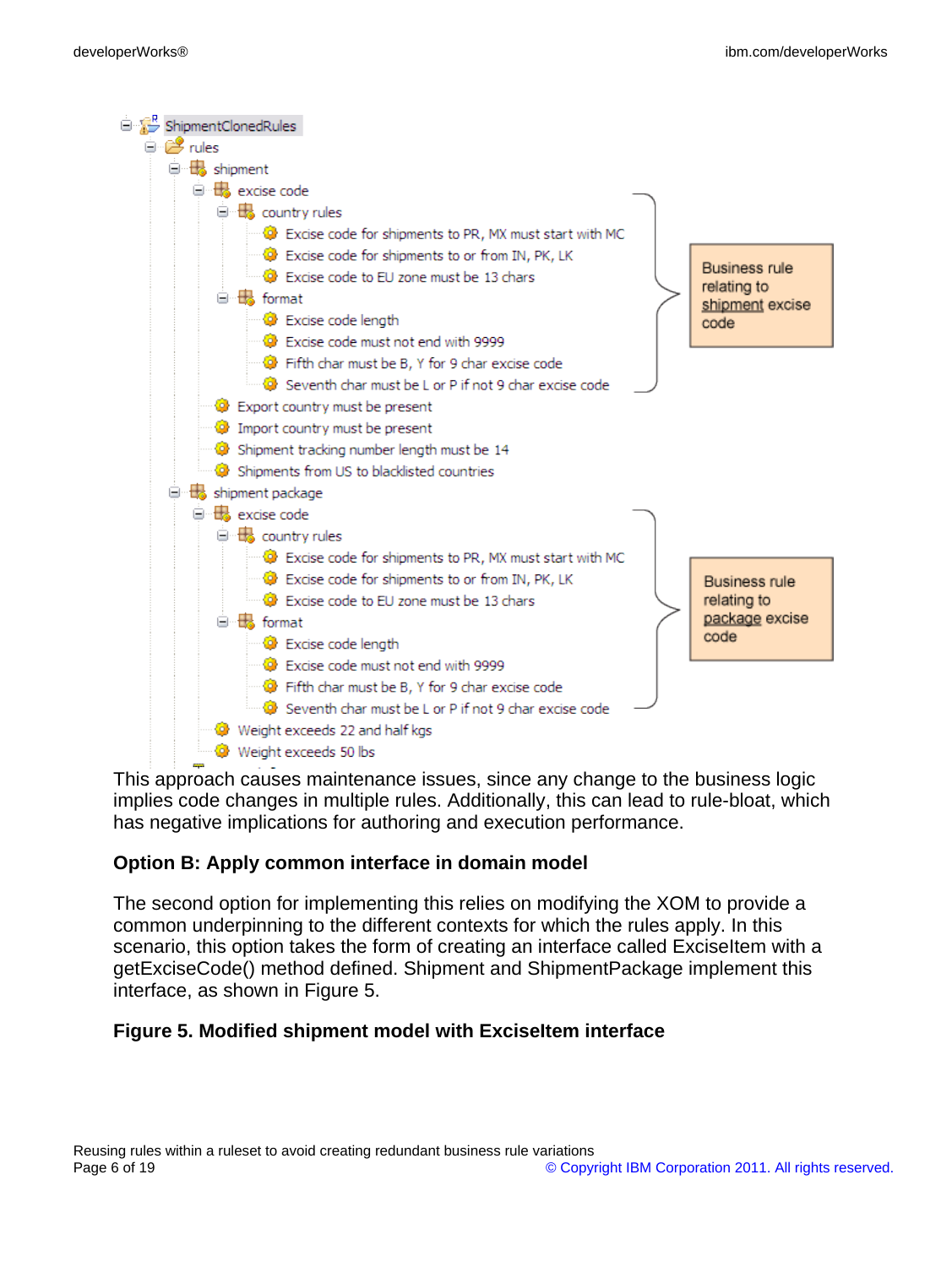

With this modified shipment model, it is possible to write the excise code rules based on ExciseItem. A single rule can be written to implement the business policy:

If length of excise code is 9, the 5rd char must be B or Y.

The business rule implementation that works on both Shipment and ShipmentPackage is shown in Listing 3.

#### **Listing 3**

```
definitions
       set exciseItem to an excise item ;
if
        the excise code of exciseItem is not empty and
        the length of the excise code of exciseItem is 9
        and the char at 5 in the excise code of exciseItem is not one of \{ "B", "Y"\}then
        add error: "Excise code " + the excise code of exciseItem +
                ": Fifth char must be B or Y";
```
These rules rely on having instances of the ExciseItem in the rule engine working memory. This is handled by the initial action of the ruleflow, where you insert the shipment and all the packages into the working memory (Listing 4).

#### **Listing 4**

```
insert(shipment);
java.util.Iterator it = shipment.packages.iterator();
while (it.hasNext()) {
        insert (it.next());
}
```
Using this approach, only one variant of the business rule suffices for both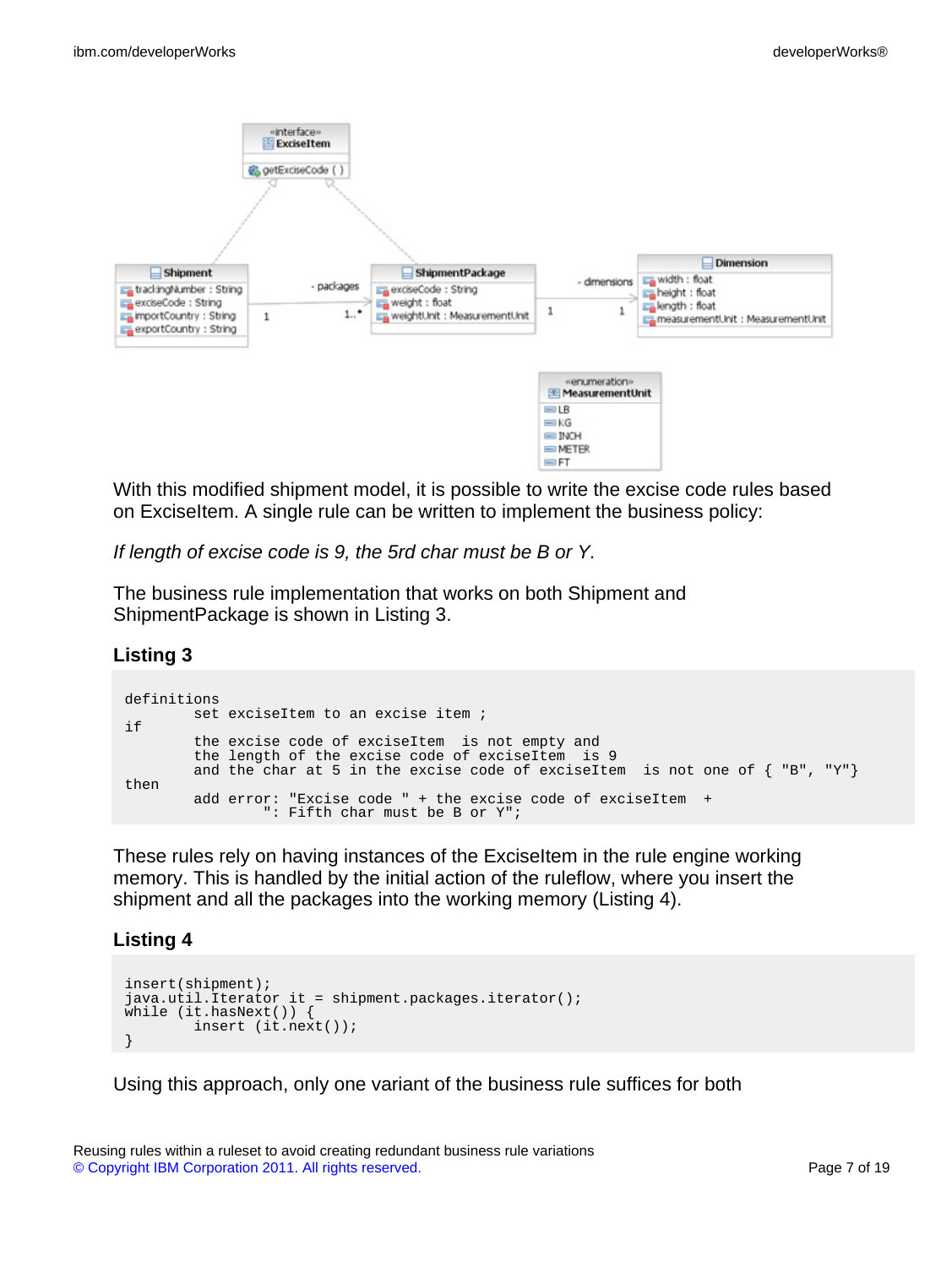shipments and shipment packages. This results in far fewer rules, as seen in the product structure in Figure 6.





This option, as described, is only feasible when the rule developer is permitted to change the domain model. In situations where the XOM is controlled by an external group, you take a slightly different tack (Option B2 in the downloadable workspace). Instead of creating an ExciseItem class in the XOM, a virtual class is created in the BOM with one member called exciseCode, as shown in Figure 7.

#### **Figure 7. Virtual ExciseItem in the BOM**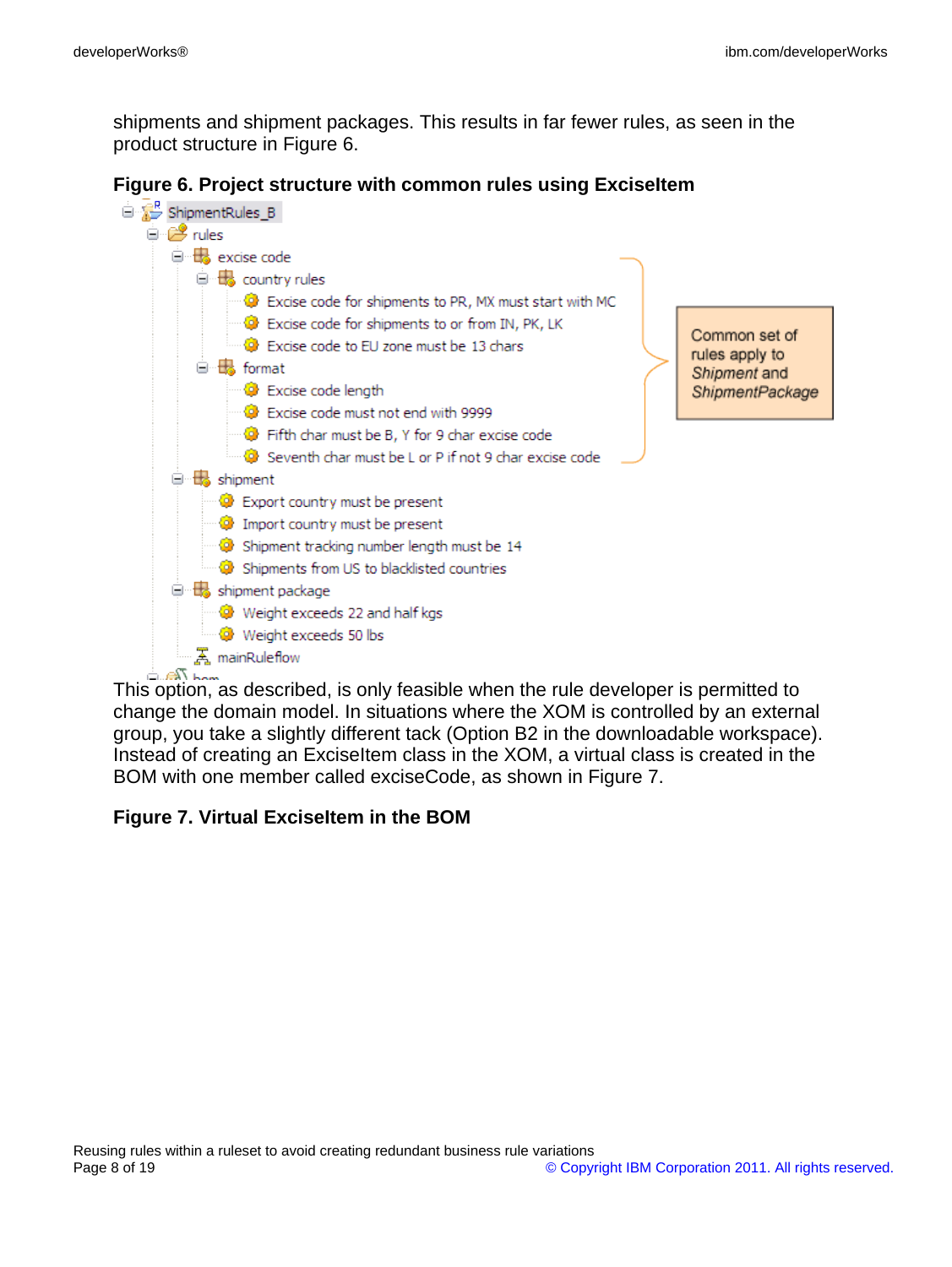## Class ExciseItem (package: virtual)

| <b>General Information</b> |                                    |
|----------------------------|------------------------------------|
| Name:                      | ExciseItem                         |
| Namespace:                 | virtual                            |
| Superclasses:              | java.lang.Object                   |
| Interfaces:                |                                    |
| Deprecated                 |                                    |
| • Members<br>o exciseCode  | Specify the members of this class. |
|                            |                                    |

▼ BOM to XOM Mapping Edit the mapping between this BOM class and the XOM.

Execution name:

java.lang.Object

In the Shipment and ShipmentPackage BOM classes, add this virtual ExciseItem as a superclass, as shown in Figure 8.

#### **Figure 8. ExciseItem added as a superclass**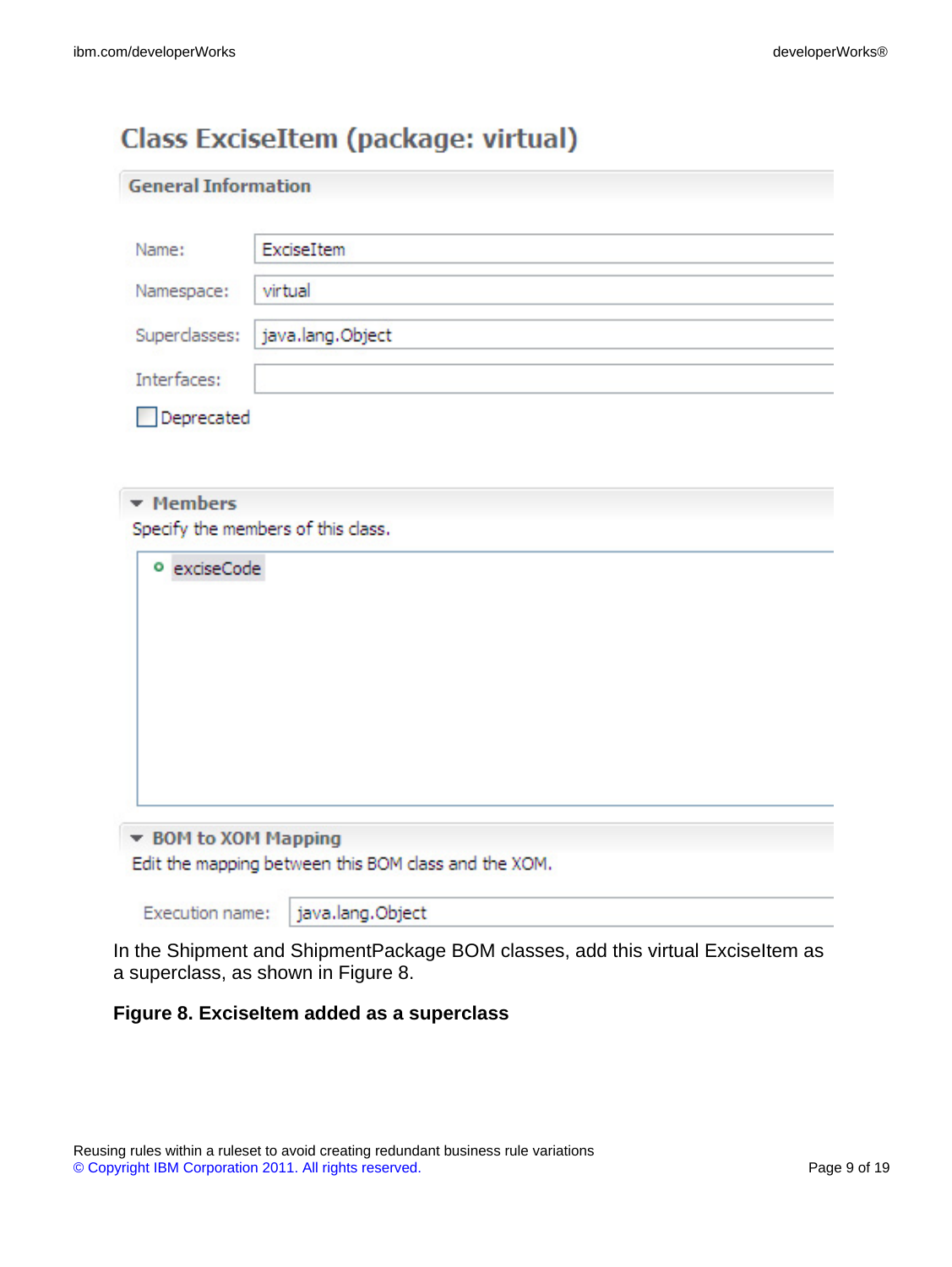**General Information** 

# Class Shipment (package: com.magiccarpet.model)

| Name:         | Shipment                             |
|---------------|--------------------------------------|
| Namespace:    | com.magiccarpet.model                |
| Superclasses: | java.lang.Object, virtual.ExciseItem |
| Interfaces:   |                                      |

The member exciseCode in ExciseItem is marked as read-only in the BOM and is supplied with a BOM to XOM mapping that retrieves the value from either a Shipment or a ShipmentPackage.

#### **Listing 5**

```
if (this instanceof Shipment)
      return ((Shipment)this).exciseCode;
else
       return ((ShipmentPackage)this).exciseCode;
```
The rest of the code, including the business rules using this approach, are identical to those described earlier with the ExciseItem defined in the XOM.

#### **Option C: Use internal model**

This approach is similar to option B, in that you add to the object model to achieve your goal of not having multiple rule variants. In this case, however, instead of modifying the original domain model, you add some internal classes strictly to be used by rules. This can be defined in its own Java project if necessary, although for the purpose of this article, it is defined in the same XOM as the other domain classes. An internal class called ExciseItem is added to the com.magic.rule.internal package, as shown in Figure 9. This class basically contains an excise code and an attribute indicating the source of this excise code.

#### **Figure 9. Model addendum with internal classes used only by the rules**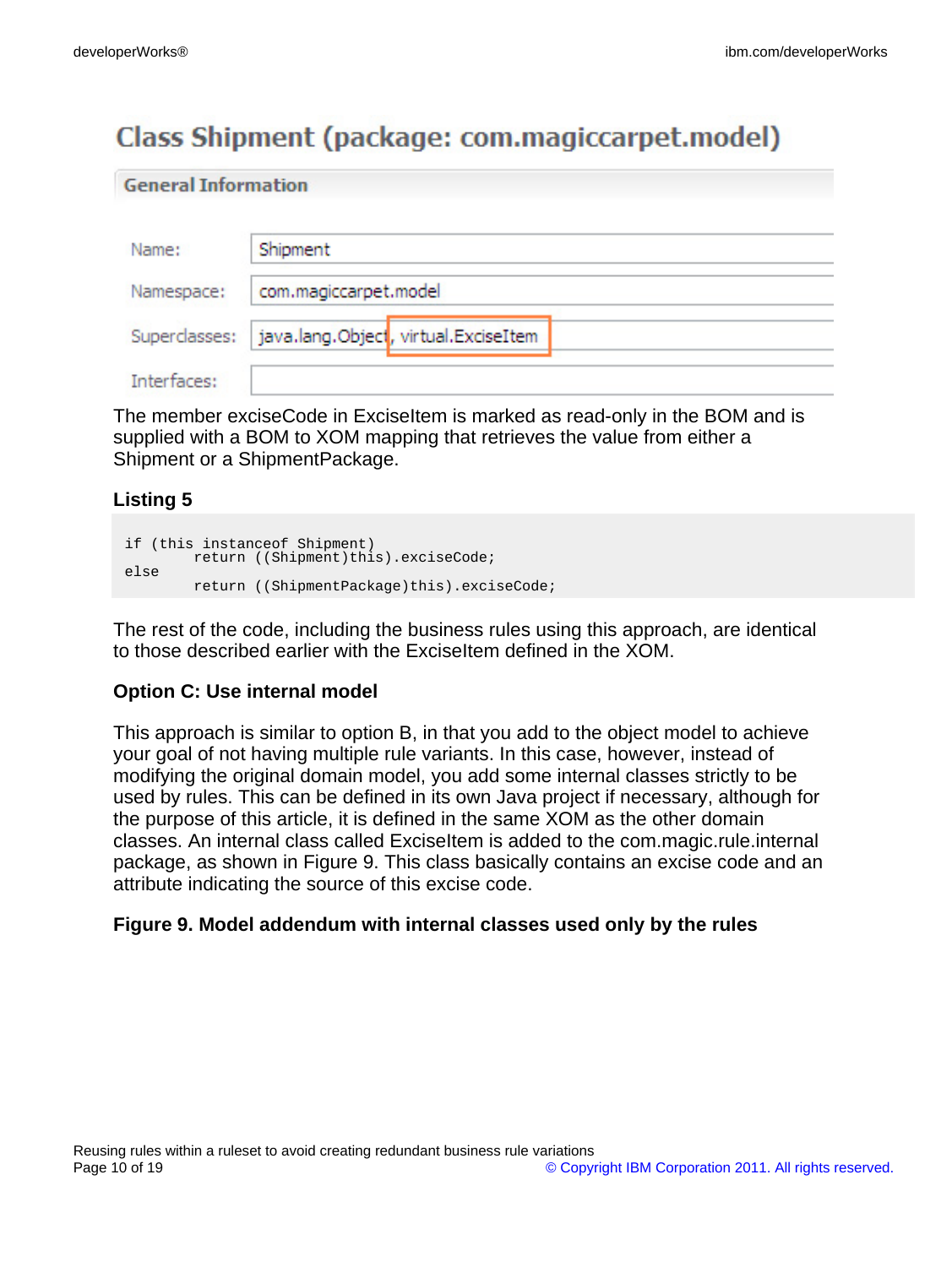

During the initial action of the ruleflow, instances of ExciseItem are created from the shipment and shipment packages and inserted into the working memory of the rule engine. The code is excerpted in Listing 6.

#### **Listing 6**

```
insert (new ExciseItem(shipment.exciseCode, ExciseItemType.SHIPMENT));
java.util.Iterator it = shipment.packages.iterator();
while (it.hasNext()) {
        ShipmentPackage pkg = (ShipmentPackage)it.next();
        insert (new ExciseItem(pkg.exciseCode, ExciseItemType.SHIPMENT_PACKAGE));
}
```
The rule structure and rules are identical to that which you've seen in Option B. Therefore, you achieve the same benefits outlined earlier with the additional advantage that the external domain model is not modified. While not necessary for this scenario, know that it is possible to define more complex internal requests using this technique.

#### **Option D: Create separate rule project**

Yet another alternative is to isolate the excise code validation rules into its own rule project and use them from other rule projects. In this implementation approach, you add a separate subflow task to validate the excise codes in the main ruleflow of the shipment rules. This subflow task uses the ruleflow defined in the excise code validation rule project, as illustrated in Figure 10. This figure shows the ruleflow of ShipmentRules on the left and the ruleflow of the "embedded" rule project ExciseRules on the right.

#### **Figure 10. Shipment ruleflow with validate excise codes subflow**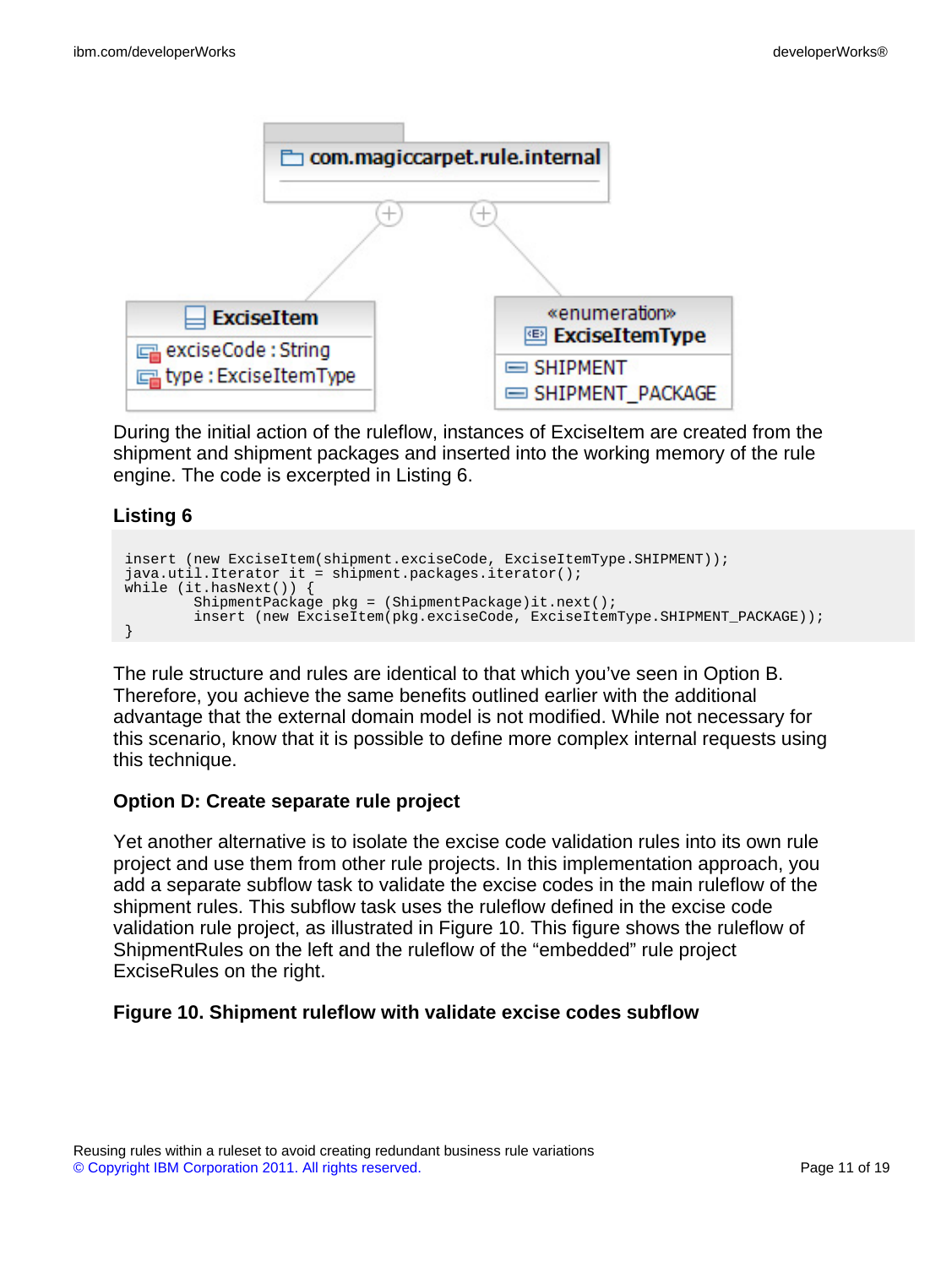

Because the ruleflow in ExciseRules is only used as a subflow, the main flow task property must be set to false.

The rule project for validation of excise codes does not use the shipment domain model at all. It uses a simpler model by leveraging the fact that validation of an excise code only depends on the import country and the export country. These are simply represented as strings in the "params" variable set. This is shown in Figure 11, which depicts the new rule project to validate excise codes.

#### **Figure 11. Project structure of rules to validate excise codes**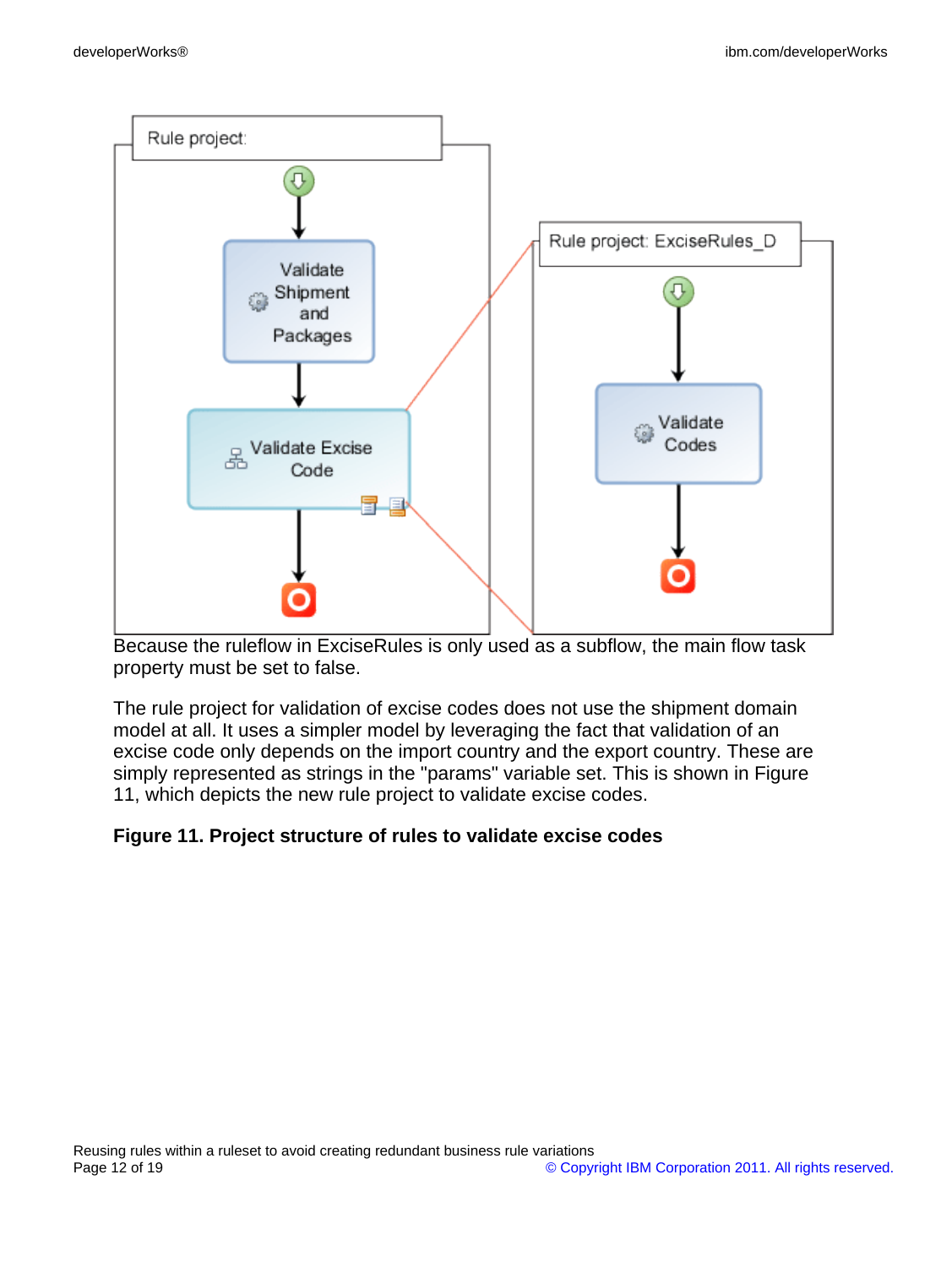

The excise code validation rules use these variables in the rule conditions and actions. For example, the rule that checks the format of a 9-character excise code is shown in Listing 7. Notice that there is no reference to a shipment or a package, but merely to variables such as 'excise codes'. Errors are added to the exciseErrors variable.

#### **Listing 7**

```
definitions
        set exciseCode to a string in 'excise codes';
if
        exciseCode is not empty and
        the length of exciseCode is 9
        and the char at 5 in exciseCode is not one of \{ "B", "Y"\}then
        add error: "Excise code " + exciseCode + ": Fifth char must be B or Y";
```
So the question that arises is: where do these input variables get set? Well, these are set in the invoking ruleflow (in ShipmentRules). The initial action of the Validate Excise Code rule task sets the import country, export country, and the list of excise codes to validate, as shown in Listing 8. Here, virtual.Helper.addExciseCode is simply a virtual method that adds an excise code to the ruleset variable exciseCodes.

#### **Listing 8**

```
virtual.Helper.addExciseCode(shipment.exciseCode);
importCountry = shipment.importCountry;
exportCountry = shipment.exportCountry;
```
Reusing rules within a ruleset to avoid creating redundant business rule variations [© Copyright IBM Corporation 2011. All rights reserved.](http://www.ibm.com/legal/copytrade.shtml) Page 13 of 19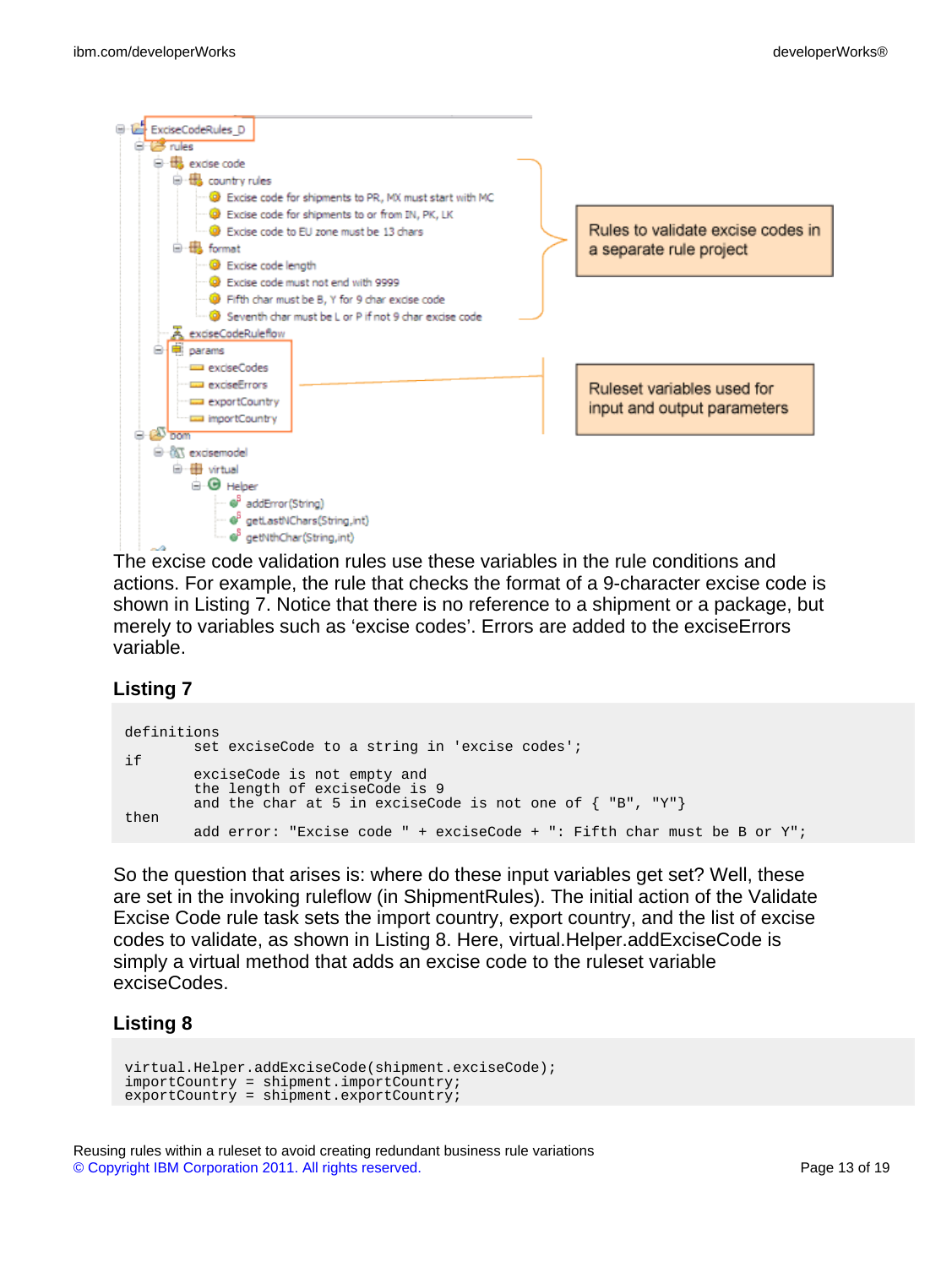```
java.util.Iterator it = shipment.packages.iterator();
while (it.hasNext()) {
       ShipmentPackage pkg = (ShipmentPackage)it.next();
       virtual.Helper.addExciseCode (pkg.exciseCode);
}
```
In the final action of Validate Excise Code, the errors found during processing of the excise codes (that is, exciseErrors) are added to the output (Listing 9).

#### **Listing 9**

```
int i;
for (i=0; i<sub>exciseErrors</sub>.length; i++)virtual.Helper.addError(exciseErrors[i]);
}
```
To recap, validation occurs as follows:

- 1. The Validate Shipment and Packages rule task in ShipmentRules applies all validation rules with the exception of excise codes.
- 2. In the initial action of the Validate Excise Code rule task in ShipmentRules, the ruleset variables of ExciseRules (import country, export country, excise codes) are set.
- 3. Rules in ExciseRules are executed by the rule task Validate Excise Code.
- 4. The final task of Validate Excise Code takes the errors generated during excise code validation and adds it to the output.

Notice that the rule project, ShipmentRules, can access rules and variables defined in ExciseRules only because ExciseRules is marked as a project reference for ShipmentRules, as illustrated in the Project References property of ShipmentRules in Figure 12.

#### **Figure 12. ExciseCodeRules used as a project reference in ShipmentRules**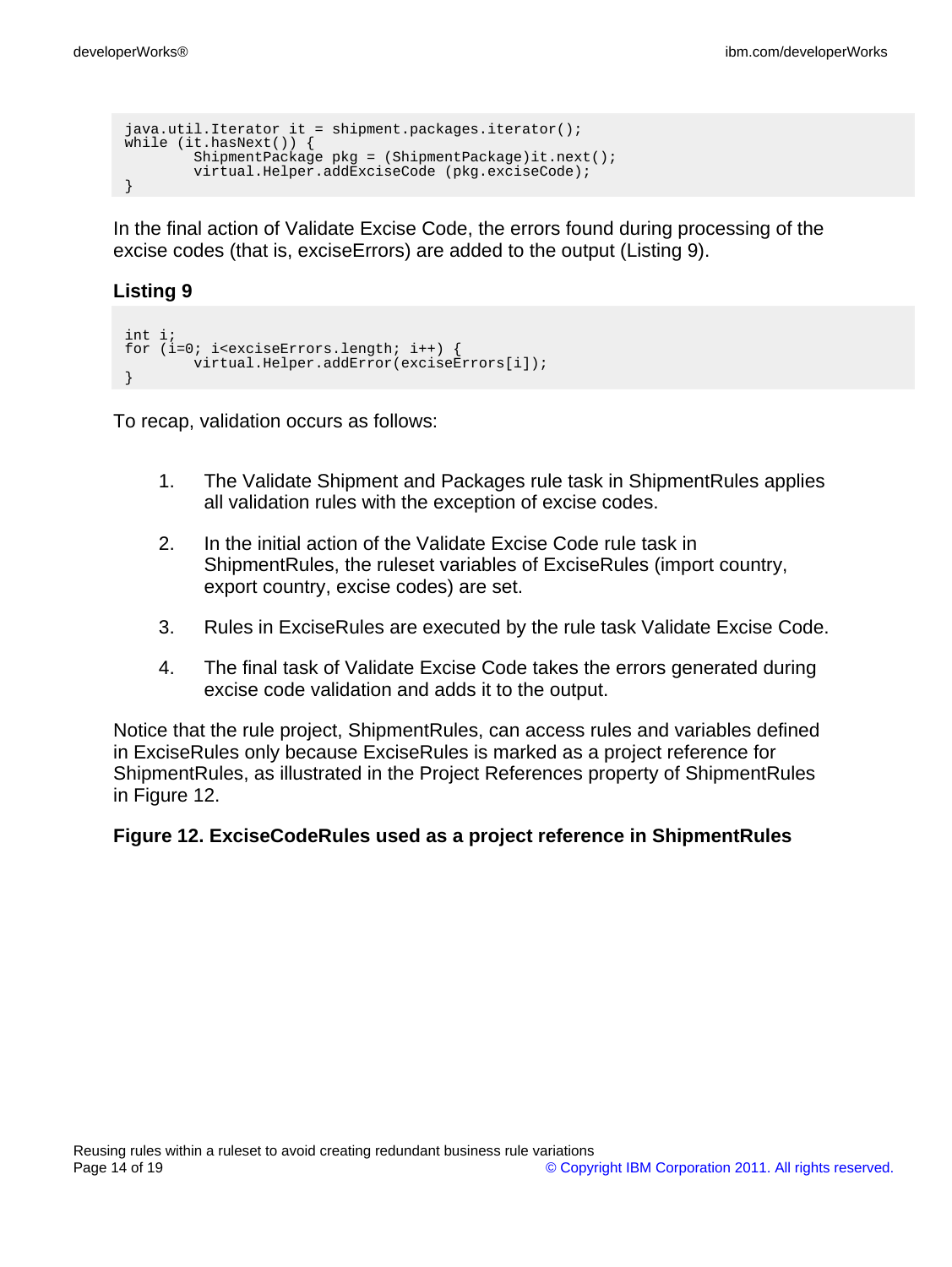

Now that the business rules for validating excise codes are moved to a different rule project, the ShipmentRules project structure is much simpler, as illustrated in Figure 13.

#### **Figure 13. Rules in rule project ShipmentRules**



Even though the excise code rules are moved to a different rule project, they are deployed as part of the shipment validation ruleset. In other words, you still have a single ruleset that includes rules from both the projects.

However, an interesting possibility arises – that of being able to deploy the excise code validation rules independently as a decision service. This service can then be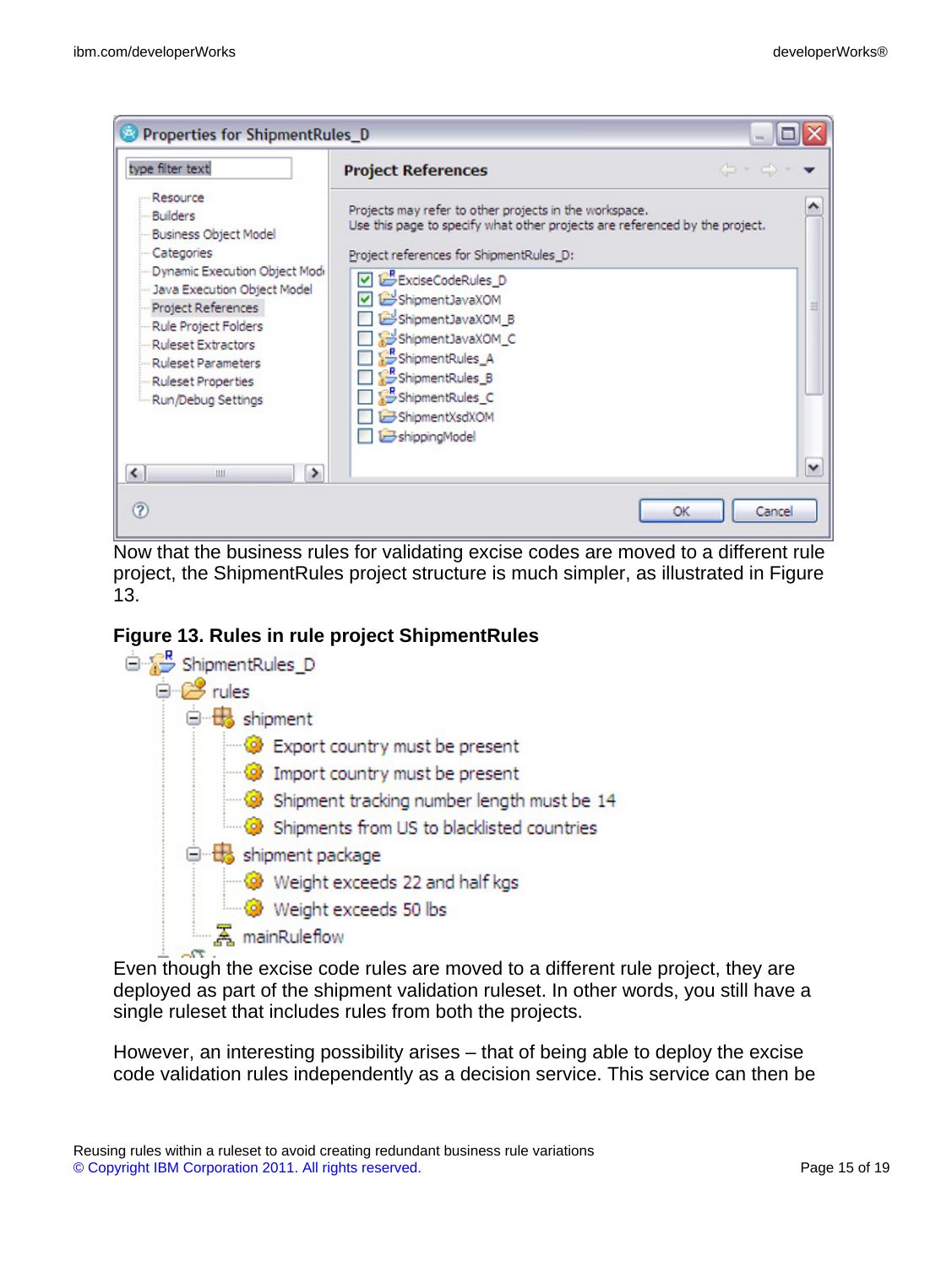used by any application capable of invoking a web service, if it needs validation at that granular level. Considerations relating to performance and business suitability (which are beyond the scope of this article) determine if this service granularity is warranted.

In addition to avoiding redundant cloning of rules, this approach has the advantage that the excise code validation rules can be reused by other rule projects in the future, even if these rule projects have a very different domain model. This also means that the excise code validation rules are insulated from changes in the Shipment domain model. Moreover, this approach enables different groups to be responsible for different aspects of validation; one group can handle shipment validation rules, while another handles excise code validation. Of course, this approach by no means precludes a single group from being responsible for both rule projects.

On the flip side, because these rules are in two different rule projects, a rule author using Rule Team Server would have to switch between these projects to edit them. Furthermore, as excise code rules evolve, they might need to use additional parameters. For example, if in the future the excise code rules depend not just on import and export country, but also on a shipment type, then this would need to be passed in as a new variable. This will necessitate creation of new ruleset variables and changing the enclosing ruleflows to populate these variables.

### Comparison of options

Table 2 summarizes the pros and cons associated with each of the implementation options discussed here.

#### **Table 2**

| <b>Option</b>              | <b>Pros</b> |                                                                                    | Cons                                                                                               |
|----------------------------|-------------|------------------------------------------------------------------------------------|----------------------------------------------------------------------------------------------------|
| Option A: Clone rules      | ٠           | Straightforward<br>implementation.                                                 | Multiple rules<br>implementing the<br>same business<br>logic leads to<br>maintenance<br>issues.    |
|                            |             |                                                                                    | Rule bloat<br>$\bullet$<br>negatively impacts<br>performance.                                      |
| Option B: Common interface |             | Overcomes need<br>for multiple rule<br>variants. Therefore,<br>easier to maintain. | If domain model is<br>controlled by an<br>external group, this<br>requires somewhat<br>complex BOM |

Reusing rules within a ruleset to avoid creating redundant business rule variations<br>Page 16 of 19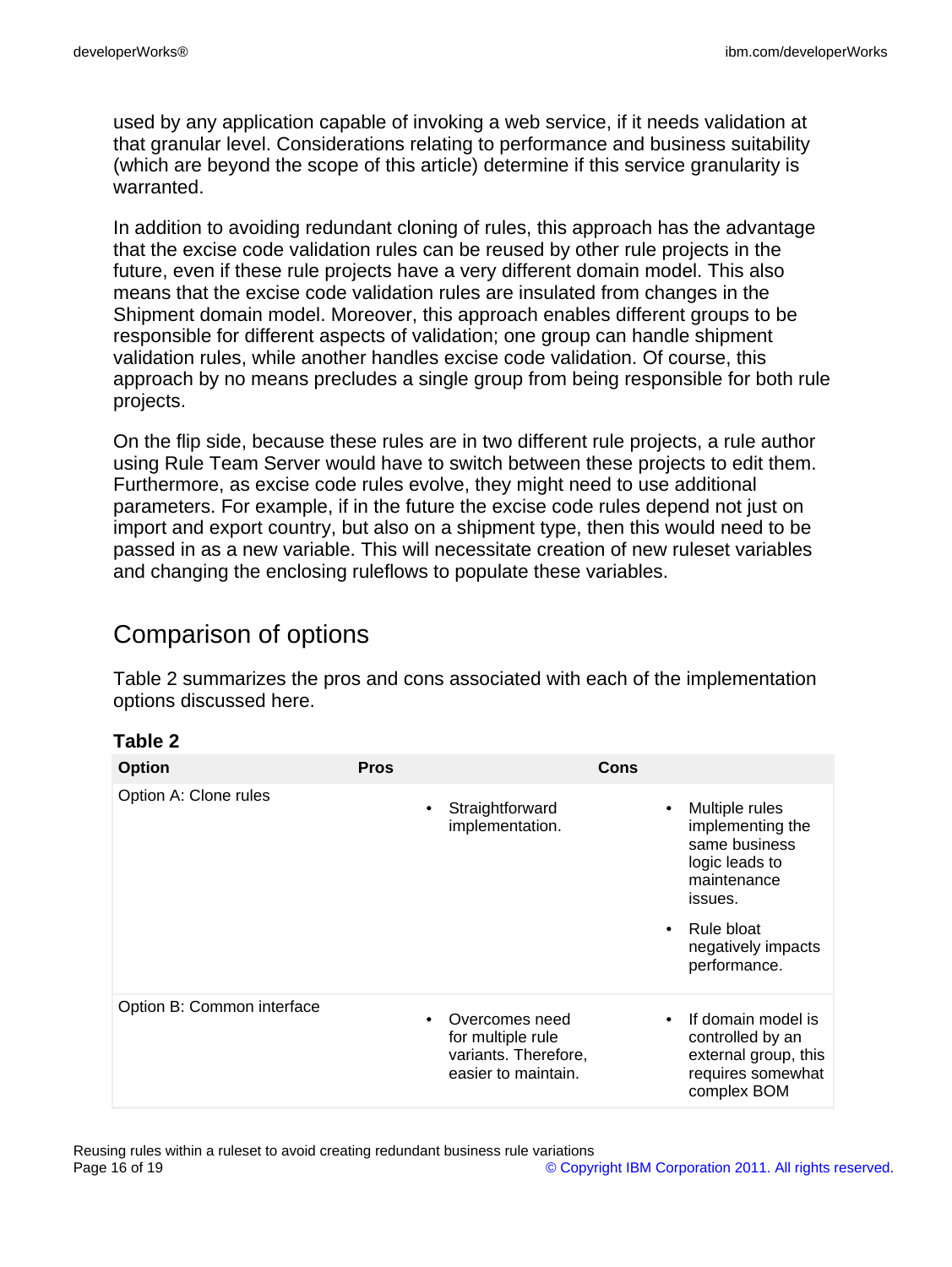|                            |                                                                                                                                                                                                                                                                                                                                       | changes to<br>implement virtual<br>classes.                                                                                                                                                                                                                                                                                                                  |
|----------------------------|---------------------------------------------------------------------------------------------------------------------------------------------------------------------------------------------------------------------------------------------------------------------------------------------------------------------------------------|--------------------------------------------------------------------------------------------------------------------------------------------------------------------------------------------------------------------------------------------------------------------------------------------------------------------------------------------------------------|
| Option C: Internal model   | Overcomes need<br>for multiple rule<br>variants. Therefore,<br>easier to maintain.                                                                                                                                                                                                                                                    | Need to define<br>$\bullet$<br>additional internal<br>classes in XOM.                                                                                                                                                                                                                                                                                        |
| Option D: Separate project | Overcomes need<br>for multiple rule<br>variants. Therefore,<br>easier to maintain.<br>Can be reused by<br>other rule projects<br>as well.<br>Excise code rules<br>$\bullet$<br>are insulated from<br>changes in<br>Shipment domain<br>model.<br>Rule authoring<br>٠<br>responsibilities can<br>be distributed to<br>different groups. | Need to define new<br>rule project.<br>More complex<br>ruleflows.<br>Using the Rule<br>$\bullet$<br>Team Server, a<br>rule author will<br>have to switch to a<br>different rule<br>project just to view<br>or edit these rules.<br>May need to add<br>$\bullet$<br>more variables to<br>support rule<br>evolution (when<br>they start using<br>more inputs). |

### **Conclusion**

If you find yourself in the sticky, uncomfortable situation of creating multiple variants of a business rule simply because a business policy needs to be applied in different contexts, take a step back and know that you have several options for avoiding this. As discussed in this article, each of these options have their pros and cons, so be sure to evaluate these options in the context of your development environment and future needs and select the best one.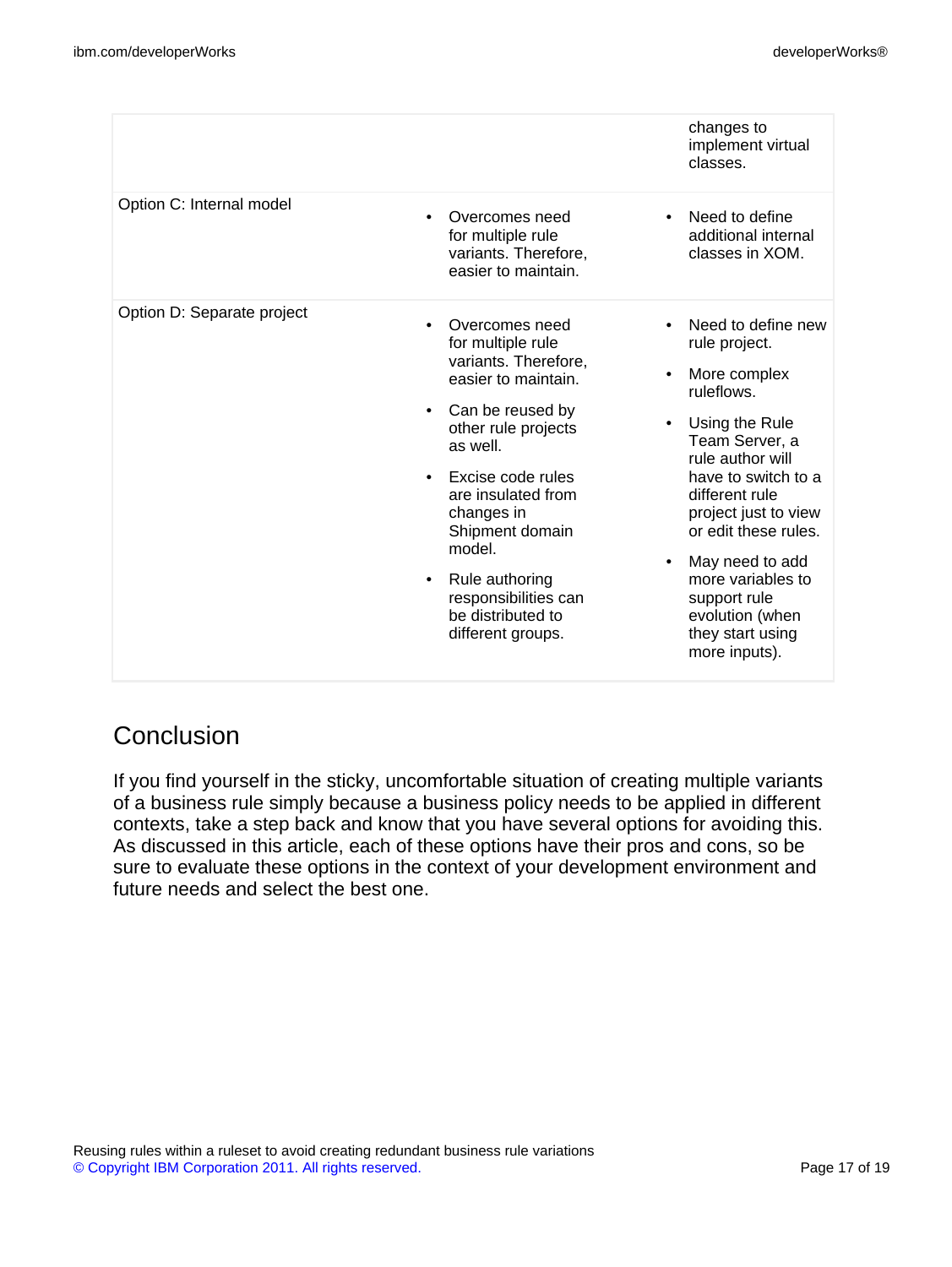# <span id="page-17-0"></span>Downloads

| <b>Description</b> | <b>Name</b>          | Size   | Download<br>method |
|--------------------|----------------------|--------|--------------------|
| Code sample        | exportedProjects.zip | 564 KB | <b>HTTP</b>        |

[Information about download methods](http://www.ibm.com/developerworks/library/whichmethod.html)